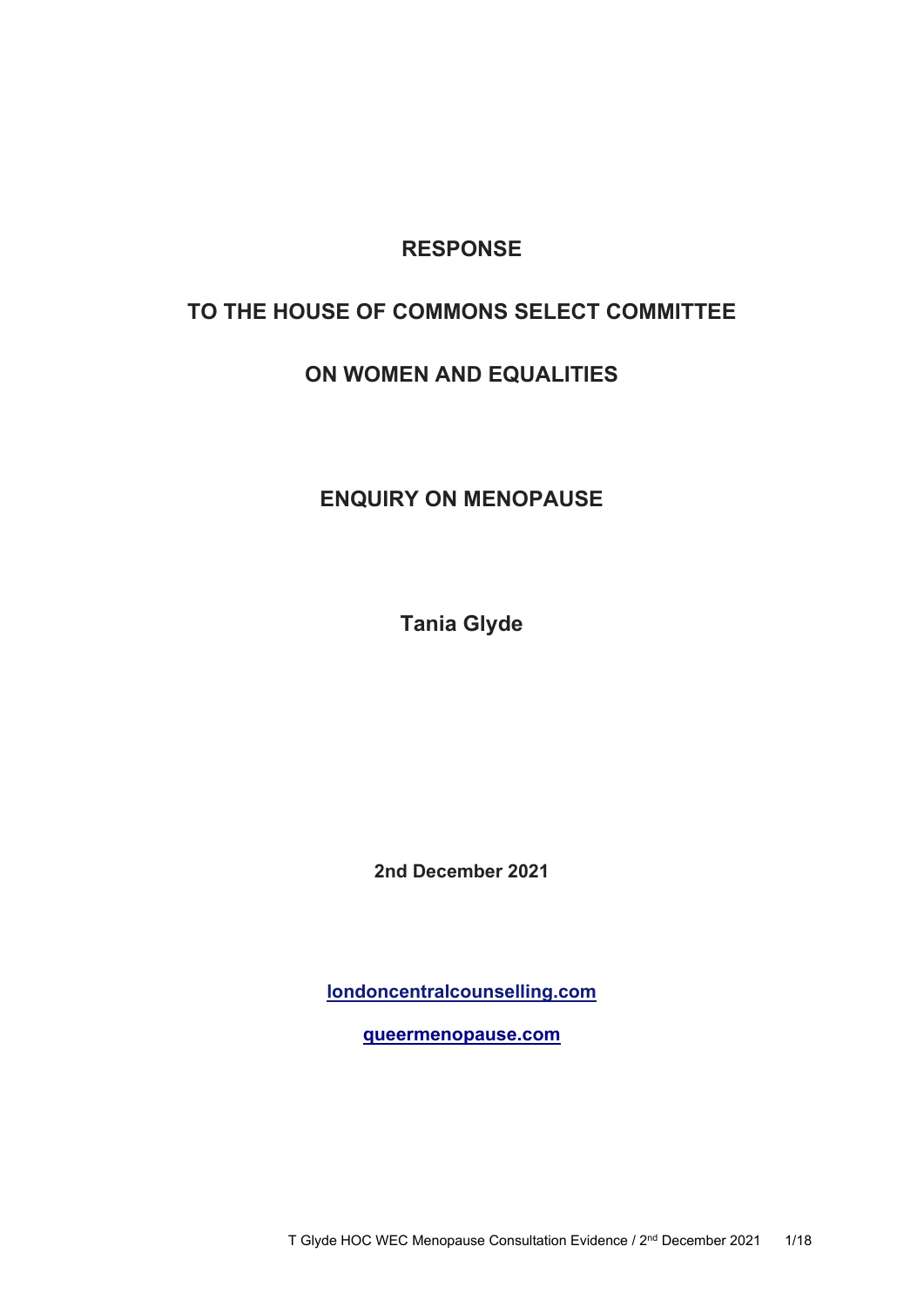## **ABOUT TANIA GLYDE**

Tania Glyde (they/them) is a psychotherapist/counsellor and author, working with Gender, Sex and Relationship Diverse (GSRD) identified clients.

In 2019 they researched the experiences of LGBTQIA+ menopausal people in therapy and the wider healthcare system.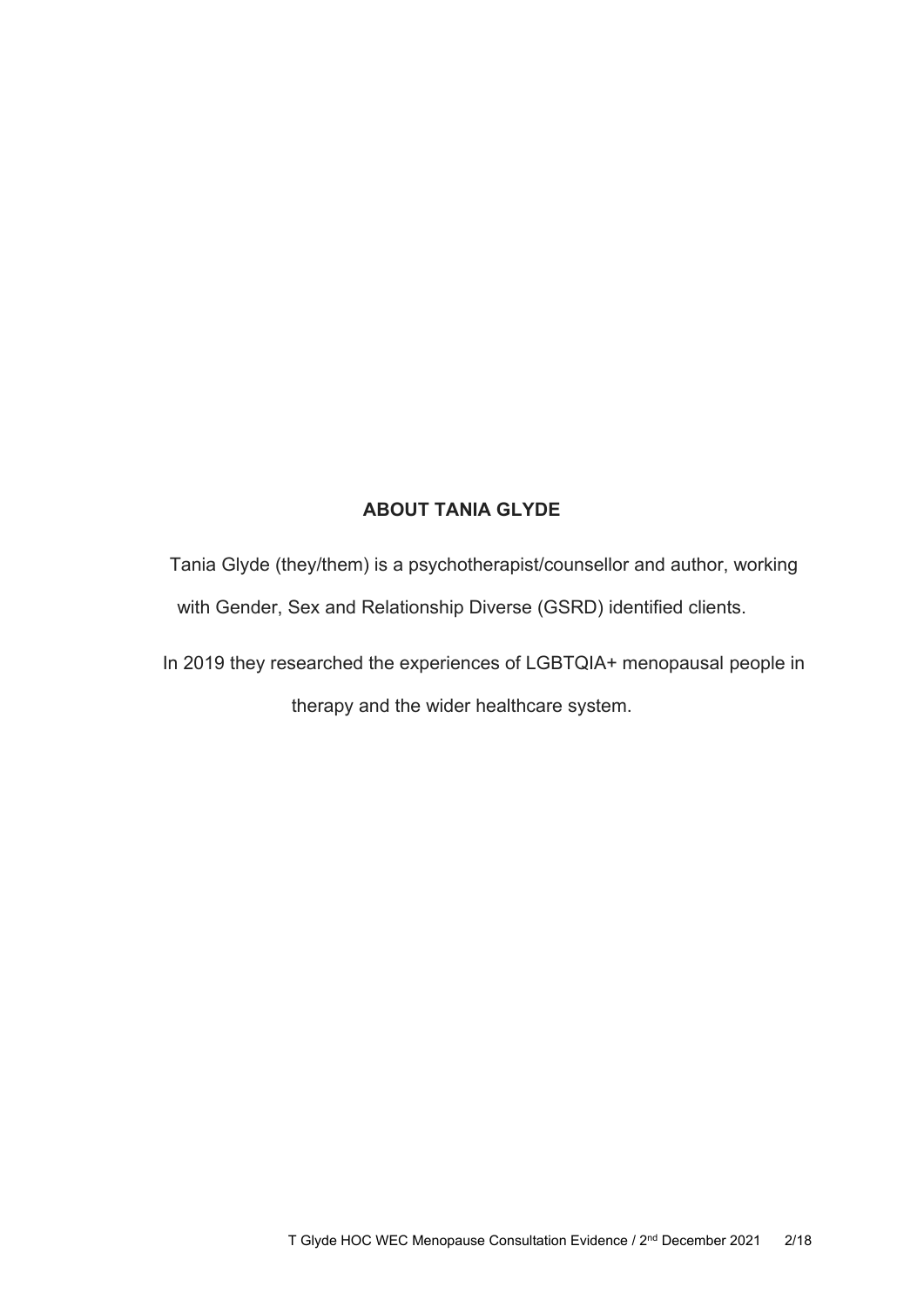### *1. Could you tell us about your experience of menopause?*

I am in my mid-50s and I have been post-menopausal for over five years. With hindsight, I realise my perimenopause started at least 15 years ago, sometime in my late 30s. My menstruation became irregular when I was 39 but, along with other things I was experiencing, I didn't realise this had any significance at the time.

My experience of getting help from GPs was initially highly inadequate, but I didn't know what I didn't know.

Aged 42 I was told by GP#1: 'We don't test people for hormones just because they're feeling a bit down.'

Age 44 I managed to get a hormone test, but GP#2 said that the 'normal range' was so wide that it couldn't really tell them anything. I started feeling worse and worse around this time, which started to impact my emotions and behaviour. I had no idea why.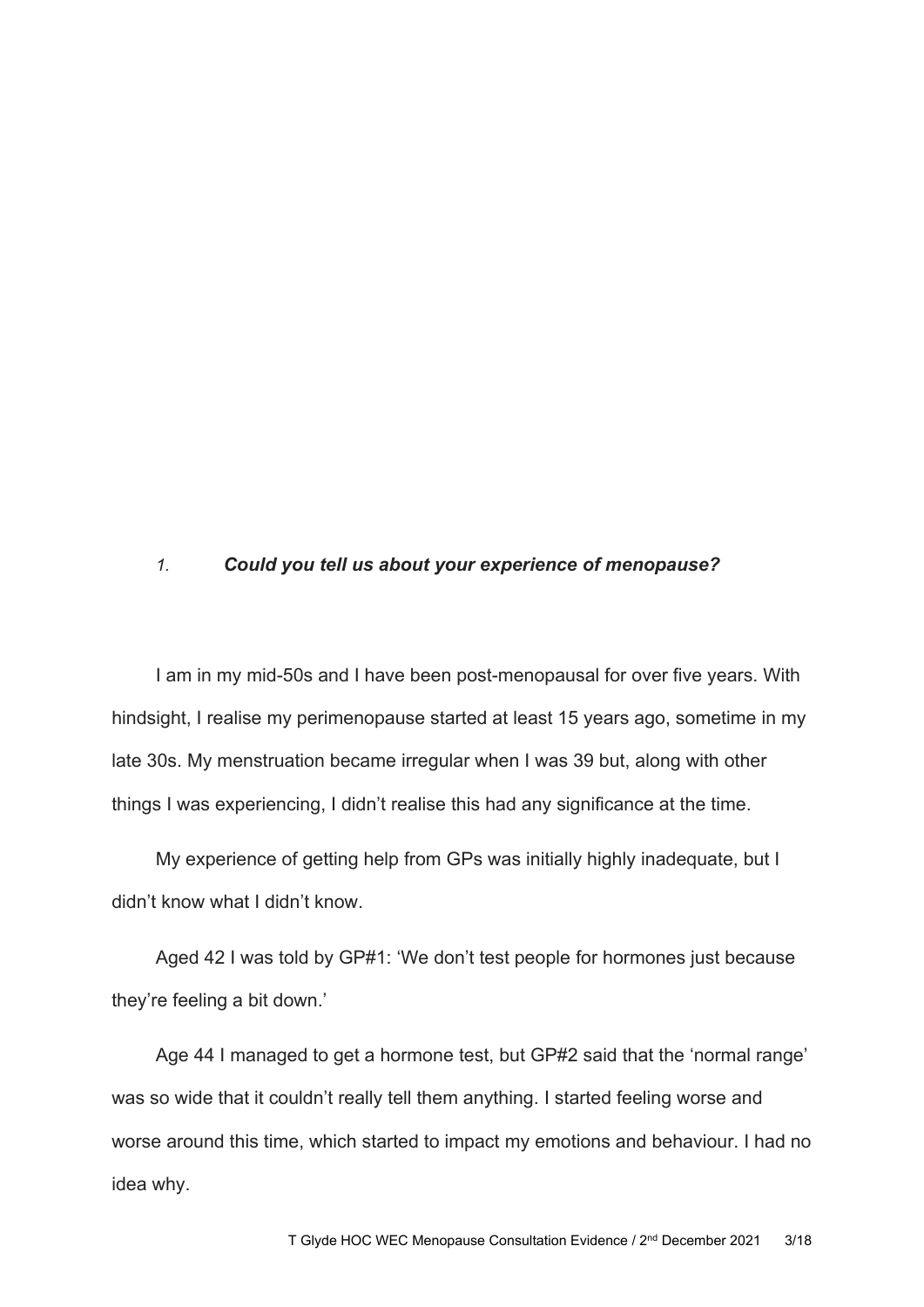Age 48 I was having more obvious hot flushes and I asked again for a hormone test. GP#3 tested me, said 'Within the normal range' and dismissed me. When I pushed back, and asked what these temperature spikes could be, she replied crossly, 'Well I don't know!' Once again, I did not know enough to argue with her.

Aged 49 I saw GP#4, who said that because I had been having hot flushes and other side effects for six months already, I should be 'done by the end of the year'. Six years later they are still occurring.

Throughout all this I had been told that I could not have HRT because I'd had a stroke in 2008. Unfortunately it turned out that no one had read my records properly.

Aged 50, GP#5 finally had a proper look at me records and realised the stroke I had had was not due to a blood clot and therefore it was relatively safe for me to try taking combined HRT.

Aged 52, I was diagnosed with oestrogen receptor positive breast cancer, so I had to stop the HRT. During and after the treatment period, outside the oncology team I had a number of interactions (directly or less directly related to breast cancer) with a variety of health practitioners. I made a point of mentioning menopause in every single appointment as a possible influence on my situation and wellbeing. I got many blank stares, and the only person who engaged with me was a dental hygienist, a woman in her 50s.

I noted, for example, the radiotherapy operators' lack of understanding or recognition of menopause, (radiotherapy exacerbated the side effects), and I finally took it to the department head. This was three years ago. As menopause awareness grows, I am hoping that others won't have similar experiences.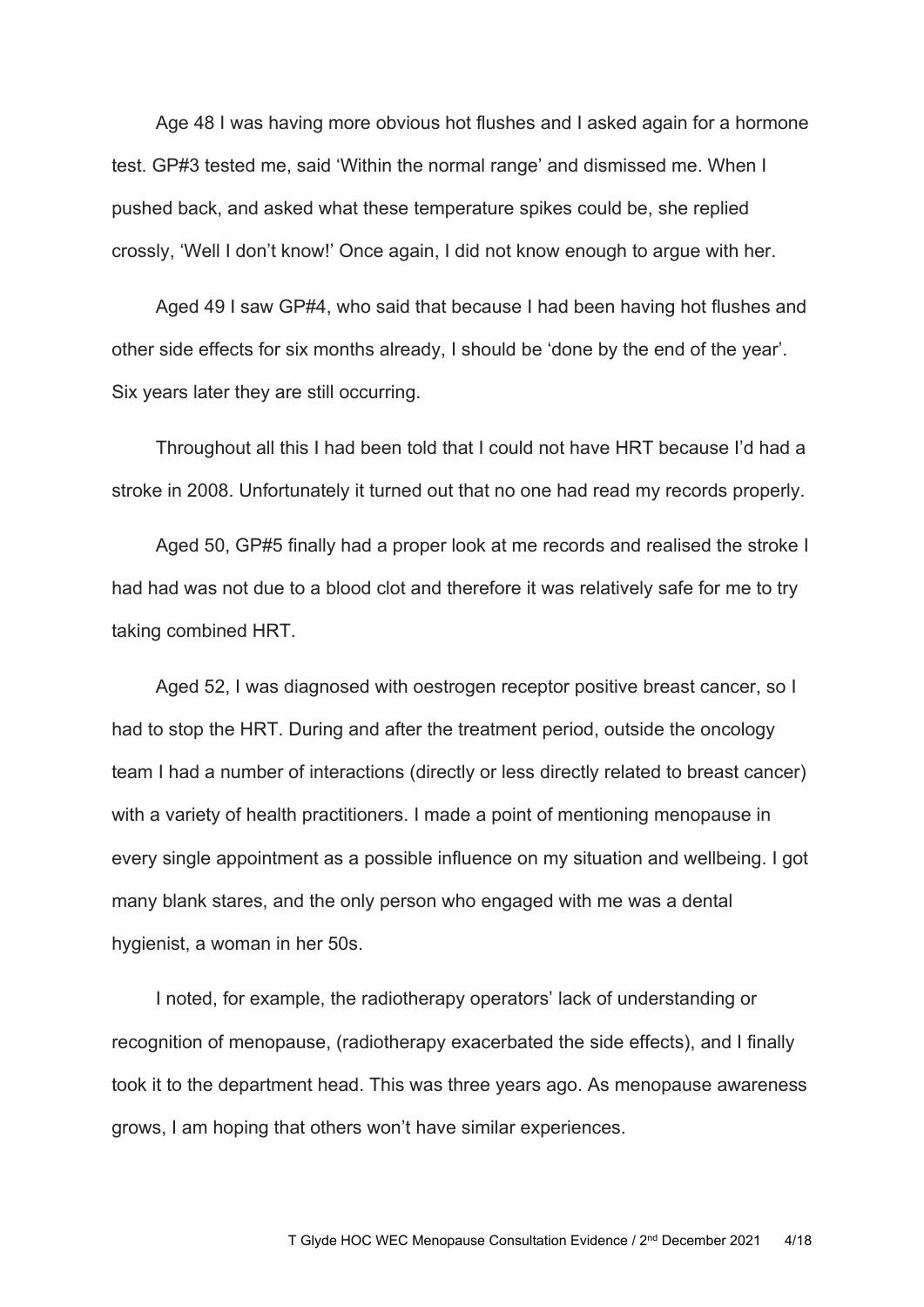# *a) What prompted you to start campaigning and raising awareness around menopause?*

In 2019 I did a Masters in Counselling and Psychotherapy at the University of East London. It was clear, from the increasing number of conversations I was having with queer/non-binary friends about menopause at the time, that LGBTQIA+ people were needing more support and information with menopause but had no idea where and how to ask for it.

There was no research in existence that examined the experiences of LGBTQIA+ menopausal people in therapy and the healthcare system overall. My research identified a wide range of inadequacies in how this group had been treated, by both therapists and GPs. These experiences ranged from frustrating to traumatic.

My research is entitled 'How can therapists and other healthcare practitioners best support and validate their queer menopausal clients?' It is published in the Taylor & Francis peer-reviewed journal *Sexual and Relationships Therapy*. i

We know that things are bad enough for cisgender heterosexual women in menopause. They still cannot be assured of decent standardised treatment from the healthcare system, and still risk experiencing ageist and infantilising attitudes when seeking information and support.

However, for LGBTQIA+ people the situation can be even more challenging. When I started my research in early 2019, there were almost no relevant public discussions happening online, no specific websites, and no resources. Not even much naming of the issues at all other than in the occasional blog. I started a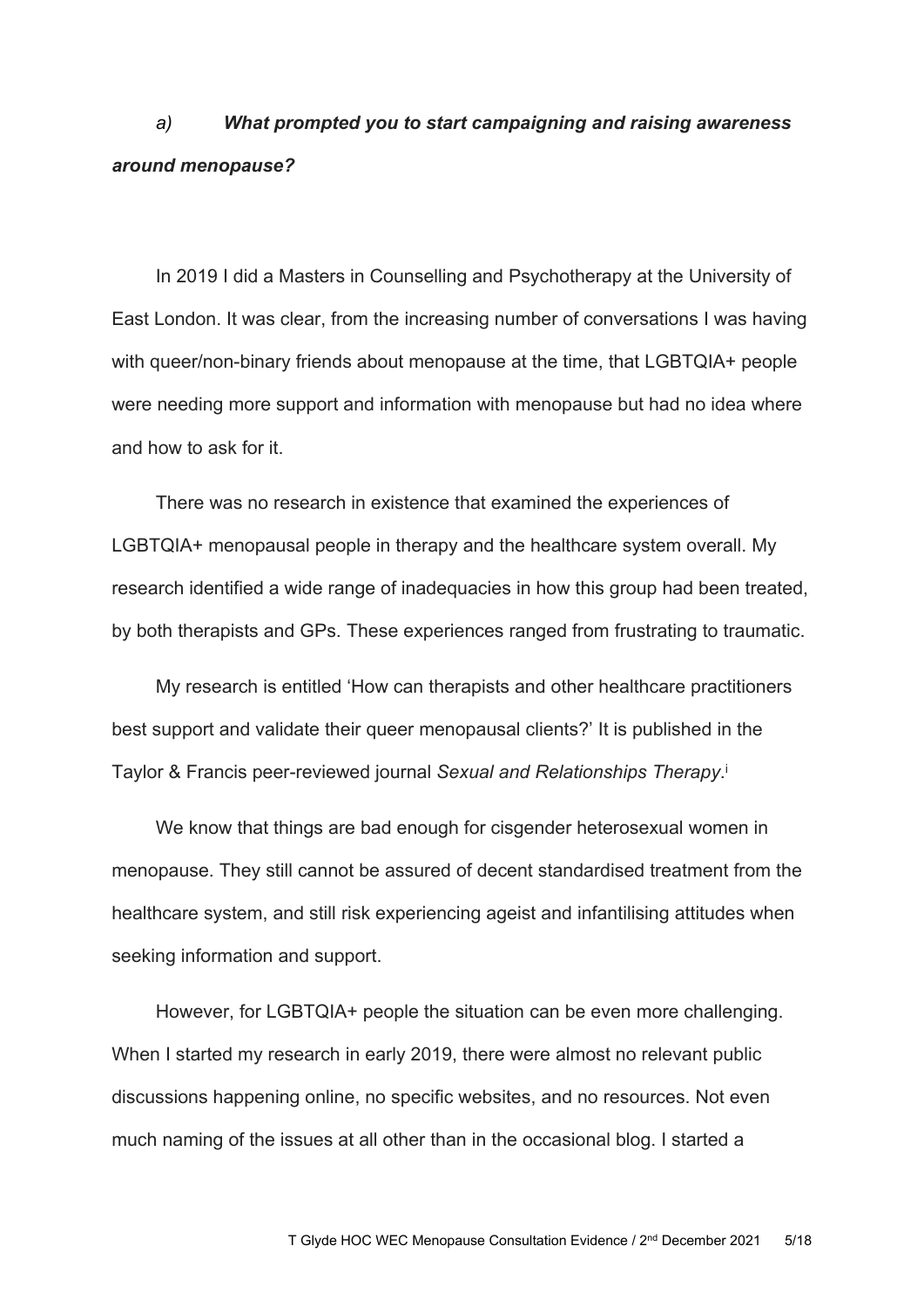website (queermenopause.com) and an Instagram account (@queermenopause) to create a starting point for a more public conversation.

My research was published in February 2021. In the last two years I have spoken at conferences about queer approaches to menopause<sup>ii</sup>, and have written a chapter for the *Pink Therapy* psychotherapy series to be published in 2023. With other menopause activists, including the Menopause Inclusion Collective<sup>iii</sup>, I am now working towards helping organisations use more inclusive language around menopause.

It's important to say that being LGBTQIA+ is just one aspect of a person's identity. If someone is LGBTQIA+ and is also a person of colour, disabled, with low financial resources, experiencing stress, neurodivergent, HIV positive, or is a trauma survivor, menopause may further exacerbate their situation. Unfortunately, there are still almost no inclusive books on menopause that talk about this.

The publication of Heather Corinna's *What Fresh Hell is This? Perimenopause, Menopause, Other Indignities, and You* (2021) is therefore a very welcome developmentiv.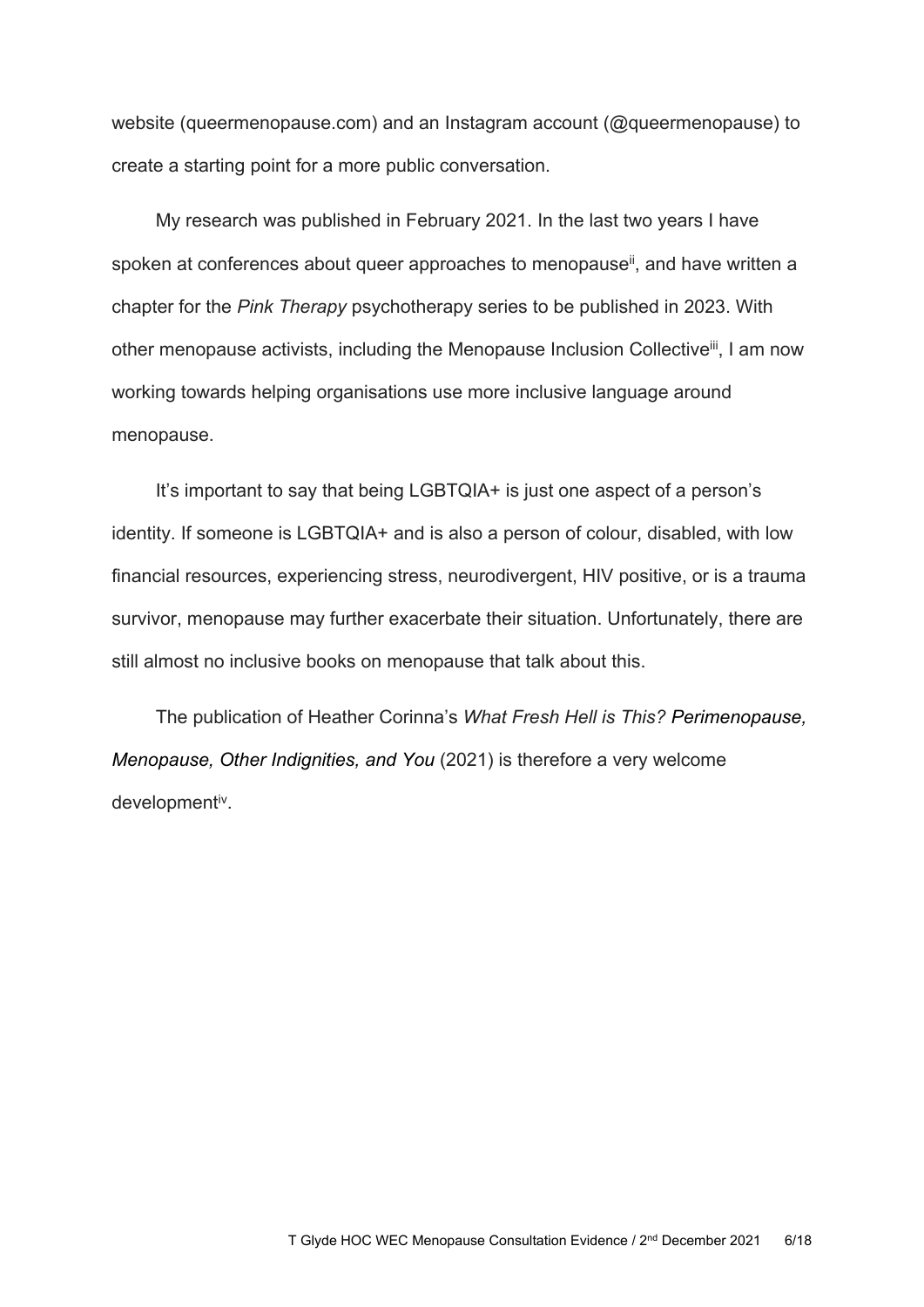*2. Some evidence to the Committee expressed concern that LGBT+ people have traditionally been excluded from the conversation on menopause.*

a) *Why do you think this is?*

### 1) **General prejudice**

LGBTQIA+ people, despite the many differences between us, are othered in many similar ways. We may be seen as dangerous, decadent, perverse, disruptive, hypersexual, a threat to children, dissimulative, childlike, deserving of mockery, deserving of abuse, and even that we don't really exist. We are seen as such a tiny minority that we are not worth bothering about, or so incredibly powerful that we are a threat to the very fabric of society – sometimes simultaneously.

### 2) **The gender binary**

Trans men and non-binary people are left out of the menopause conversation due to both a pervasive unwillingness to (a) see beyond the experiences of cisgender women, and (b) to adapt social systems to trans and non-binary peoples' needs. This causes harm. (The general impact of this exclusion is vividly described in the blog post 'Humility and humiliation' where the author, a trans man, expresses frustration and rage at an inadequate and prejudiced healthcare system<sup>v</sup>.)

Along with this, the binary gendered language around menopause can be alienating and excluding, and potentially cause dysphoriavi.

For example, enforcing the gender binary impacts one group very heavily: people who are Intersex<sup>vii</sup>. Despite campaigns, clinicians are still operating on those born with variations in their sexual or reproductive anatomy, and without informed consent (either theirs or that of their parents). This may be done through subterfuge,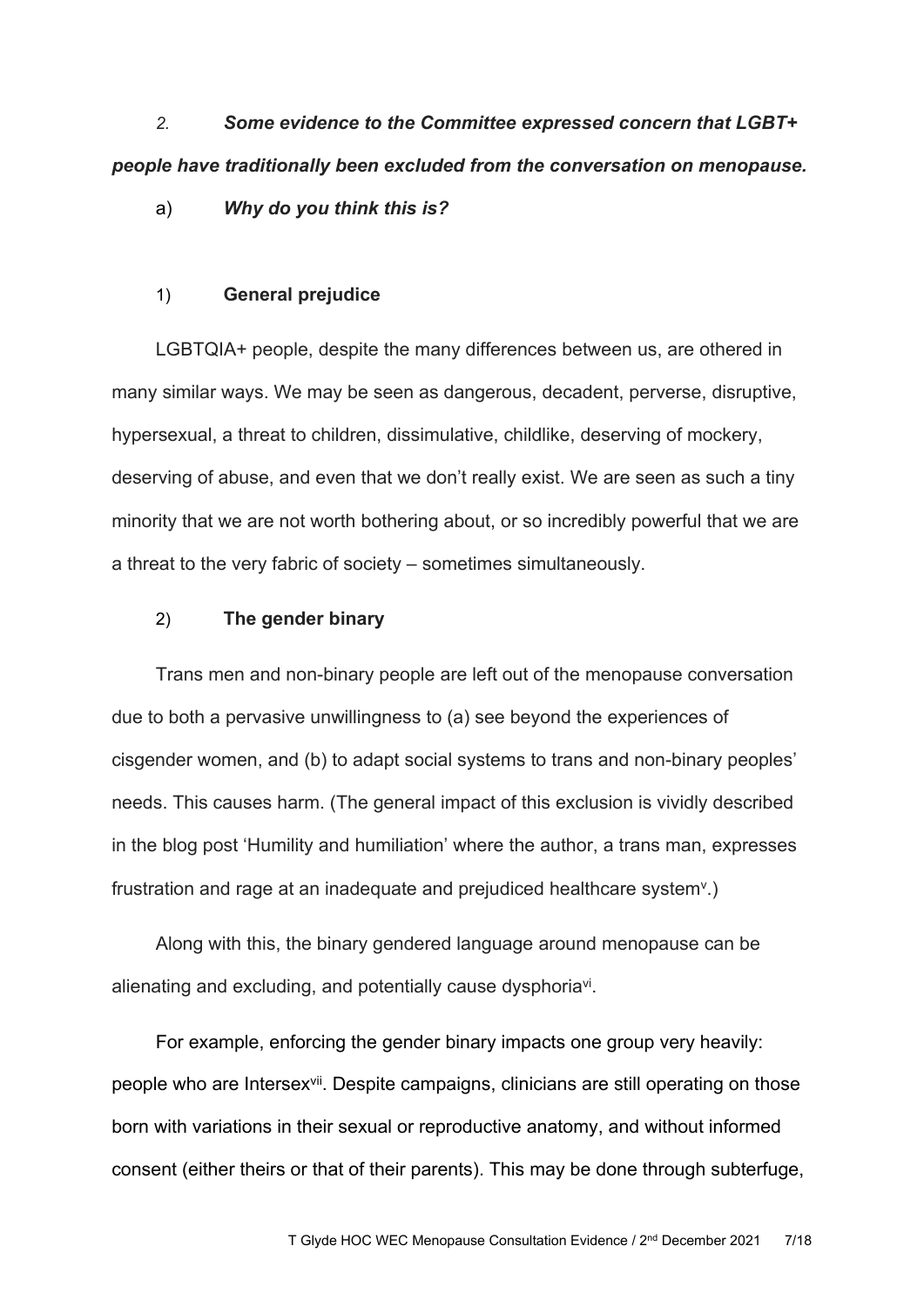in order to normalise and binarise, sometimes condemning someone to years of surgeries, confusion, and consequent trauma. Surgeries may be performed without honest explanation as to why. ''Many intersex women never experience periods, yet as part of the powerful medical institution, doctors wrongly tell intersex people that they are in post surgical menopause.' (Davis and Khan, 2021).

## 3) **Avoiding irrelevant and potentially harmful resources**

The mainstream framing of menopause means many LGBTQIA+ people may avoid educational and support resources because they feel excluded by them. This could include 'feminine' or heterosexual-focused material, or the assumption that everyone is married to a cisgender man and is having PIV (penis-in-vagina) sex (or mourning the ending of it). Mainstream media encourages binary thinking, where the image of the wealthy white cisgender woman with a private doctor is still prominent. On top of gender, race and class are just two other aspects of a person that will impact how they interact with menopause information in the media and elsewhere. The overall impact is that people avoid interacting with resources, and so do not have a say in them.

## 4) **Unsafe healthcare environments**

If someone is queer, trans or non-binary they may experience mockery or hostility when trying to access care. Another reason an LGBTQIA+ person may avoid attending health clinics is that they may find being touched, being seen naked, or having certain words used about body parts or genitals, very challenging, and they may not feel confident that a practitioner will be aware of this and ask for consent, or discuss anything with them first. There is a strong need for gender-affirming healthcare across the board.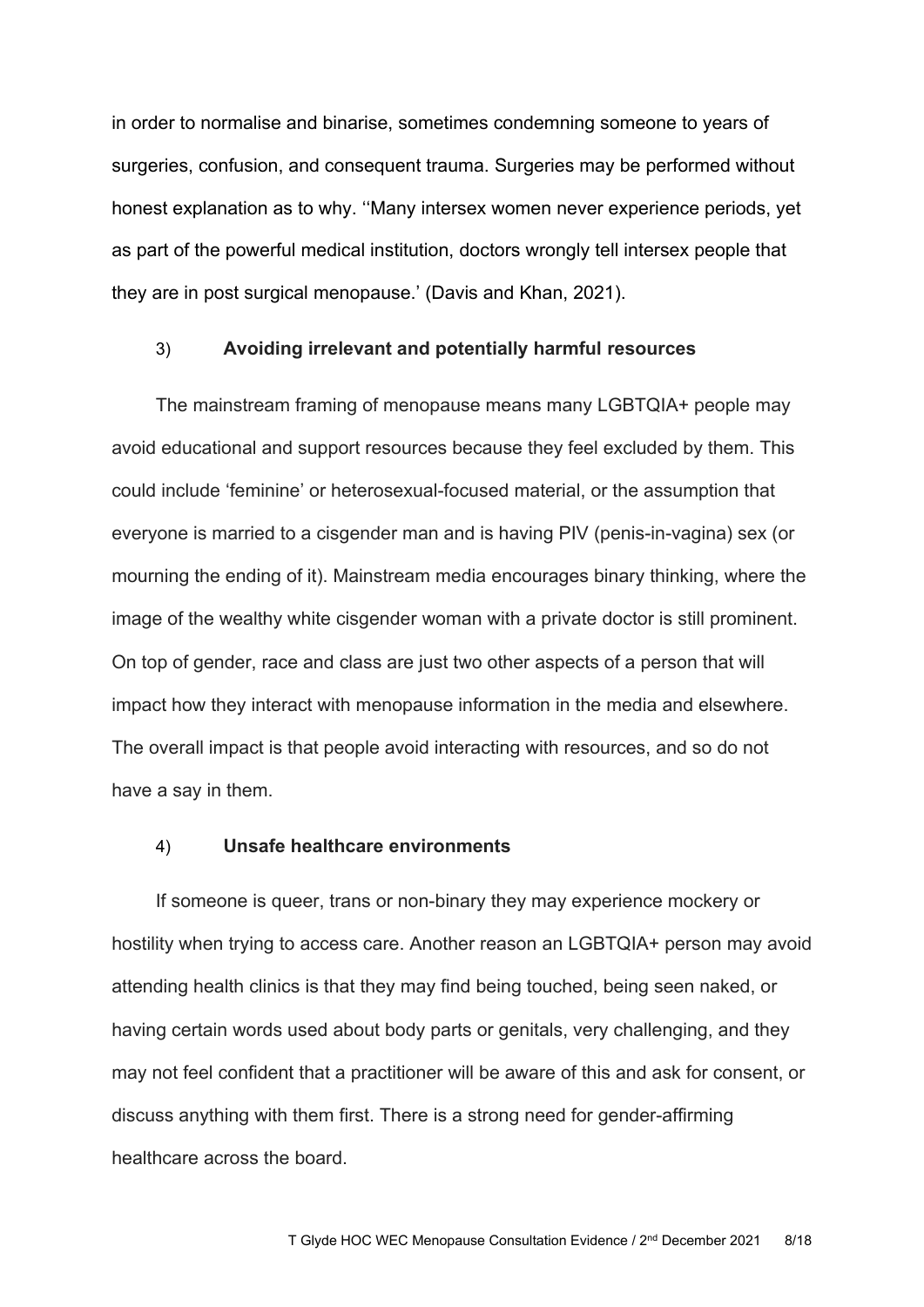## *b) What can be done to remedy this?*

### 1) **Training and education**

Training of practitioners from the ground up, and everyone from the youngest age at school, about gender and sexuality beyond the binary. This sounds like a straightforward goal, but it is clear that it is anything but.

### 2) **Inclusive resources and language**

Publicity campaigns need to present menopause more accurately, and acknowledge, whether in posters, leaflets, and all media output, the experiences of everyone who may experience menopause. People need to use more inclusive language, (including avoiding gendered greetings<sup>viii</sup>), whether additive (including more identities), or using the most neutral language where appropriate. 'People with ovarian systems' can be a good starting point (as opposed to 'people with testicular systems'.)

### 3) **Listening to a wider range of people**

It is relevant to observe contemporary queer and trans menstruation movements<sup>ix</sup>. Members of those groups will age and go into perimenopause and will welcome your far-sighted policy making. Understand that there is an increasing number of young people identifying as non-binary or genderfluid.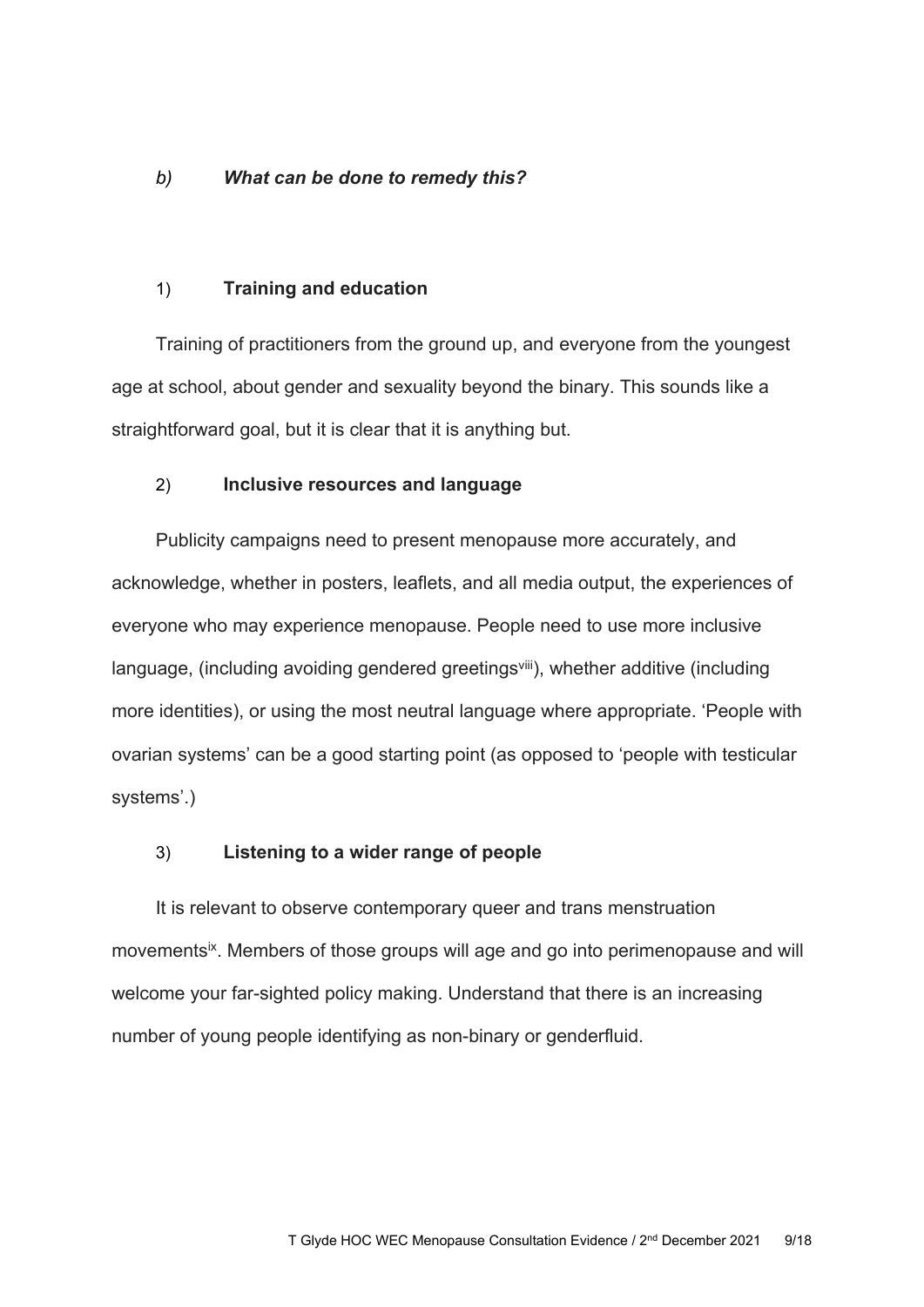*3. Menopause is now part of the secondary school Relationship and Sex Education (RSE) curriculum.*

*a) What do you think would be helpful for young people to know about menopause?*

1) Young people should be taught that menopause is a phase of life that happens to a lot of people. That it doesn't just happen to middle-aged people, and it can occur for a number of reasons.

2) It is also important to teach about bodily autonomy, in terms of fertility for example. As attitudes to menopause across the board show, it's clear that loss of fertility makes someone a second class citizen. This is part of a general infantilisation of people who have ovaries.

3) Teaching about menopause is an opportunity to teach about intersectionality. Elsewhere I have written: 'Menopause isn't a 'taboo' – it's an aspect of life that is stigmatised by structural ageism and misogyny.'

4) However, it's also important to teach about the positive aspects of it, that it is a hormonal transition that is likely to be transformative.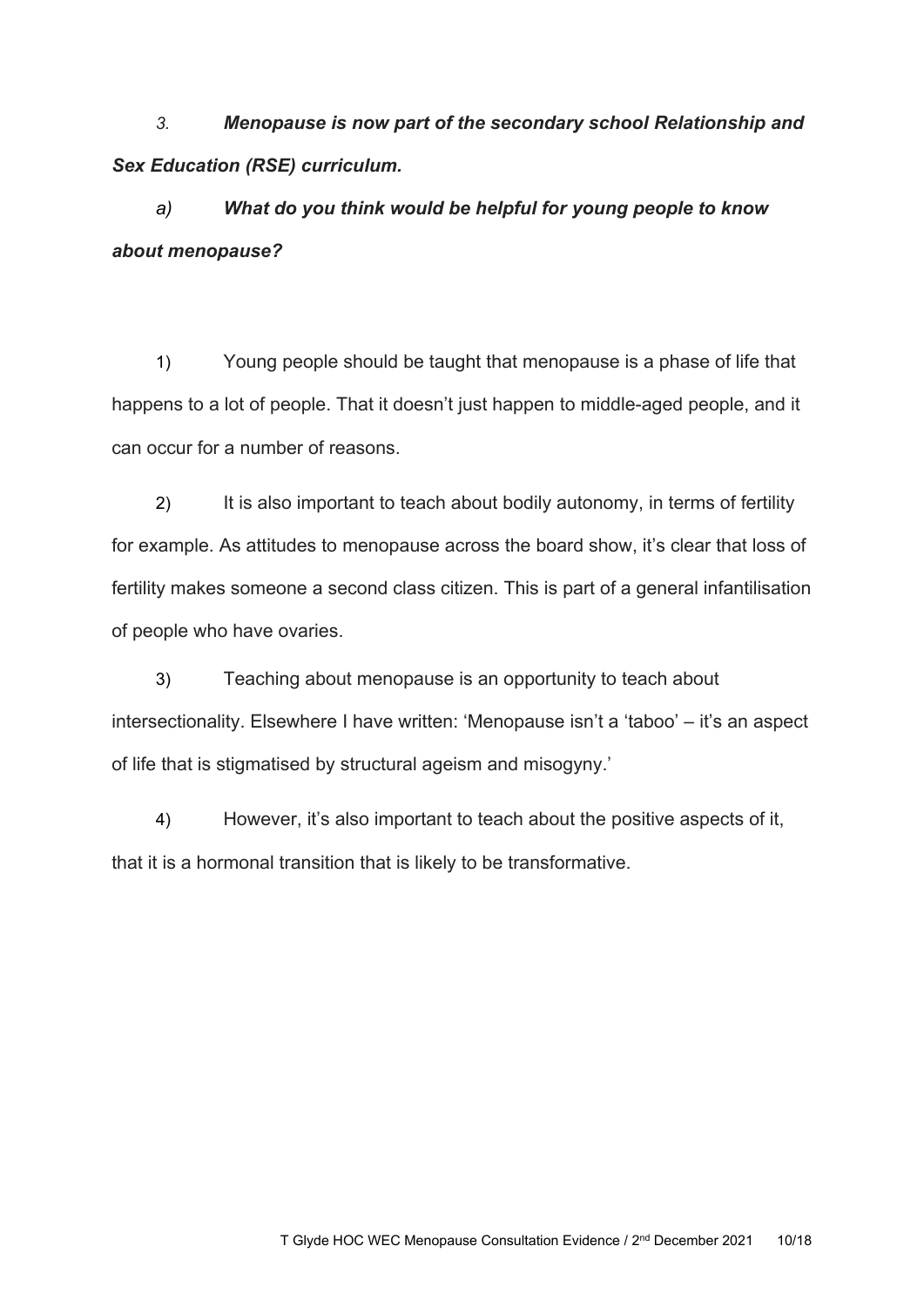# *4. What are the challenges you think that LGBT+ people experiencing menopause face in terms of diagnosis and treatment?*

To quote my research: 'One of my concerns when starting this project was that queer people in menopause may be missing out on support, advice, and treatments, and this has been largely confirmed.'

## 1) **Lack of information, especially about perimenopause**

Some of this is also what the mainstream population faces – systemic ageism, minimisation of health impacts, and a lack of information from a young enough age to understand when perimenopause may be happening. Some may be holding inaccurate information, particularly something they may have been told in their family when young, and not realise it is inaccurate.

### 2) **Existing trauma and health issues**

The LGBTQ+ population tends to have a higher level of addiction and of mental illness than average. Also a higher level of trauma. This may be exacerbated by perimenopause without the person realising.

### 3) **Practitioner assumptions**

Practitioners may make assumptions about the habits, lifestyles and even the genitals of their clients and patients. A common assumption is that all patients are heterosexual and cisgender. Asexual people may be told that they will 'find someone' and thereby find their presumed sexual self. (This is also a form of conversion therapy.) This is stressful and an experience like this may cause someone to stay away from getting help.<sup>x</sup>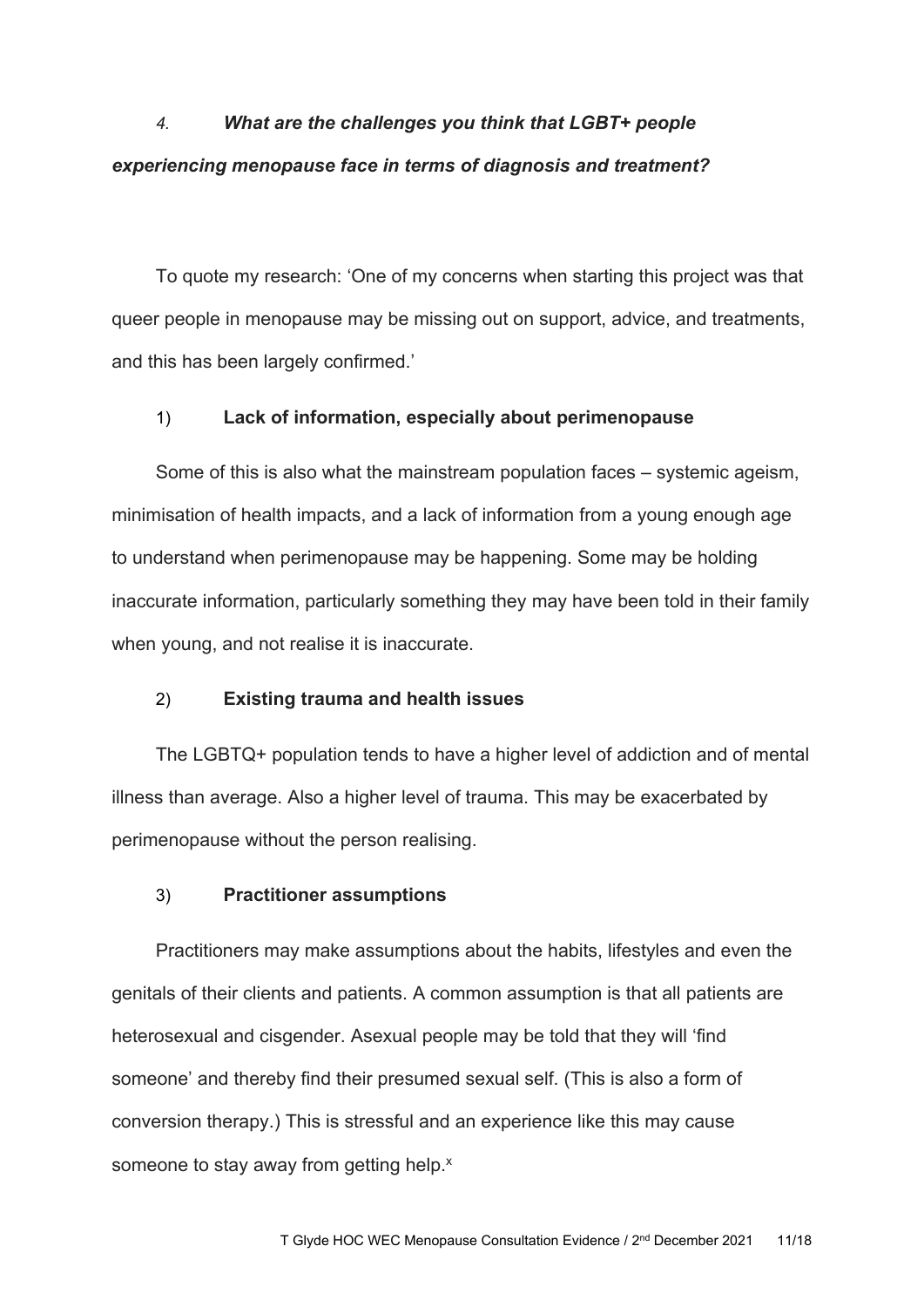### 4) **Poor trans and non-binary awareness**

As I have said above, trans and non-binary patients may face ridicule or stonewalling by clinic staff, ie mocking pronouns and ignoring name changes. Practitioners may dismiss anything they do not immediately understand, including dysphoria. (This is even more serious when someone transitions and the gender marker on their records is changed, but then they are left out of cervix, prostate or breast screenings.) The lack of joined up thinking here causes escalating stress and is damaging to mental health. Having to deal with this level of prejudice in our healthcare system, that is supposed to be for all, is enough to turn a person away, and someone may not access the healthcare they need.

### 5) **Anticipatory stress**

Poor experiences in healthcare mean that many LGBTQ+ people may experience a lot of stress before seeking help. None of this is beneficial to health. This also applies in terms of a sense of needing to perform for gatekeepers, such as if someone is starting transition when also coming into menopause. From my research: 'Participants who were both considering transition and entering menopause had to perform for two sets of gatekeepers: GPs (by taking care not to mention gender in case they were denied testosterone), and gender clinics (by taking care not to mention menopause in case they were told they weren't trans enough).'

### 6) **Practitioners needing greater understanding of GSRD identities**

LGBTQIA+ people are not a homogeneous group. As well as LGBTQIA+ identities, the GSRD (Gender, Sex and Relationship Diversity) umbrella includes consensual non-monogamy, BDSM/kink lifestyle and practices, and being a current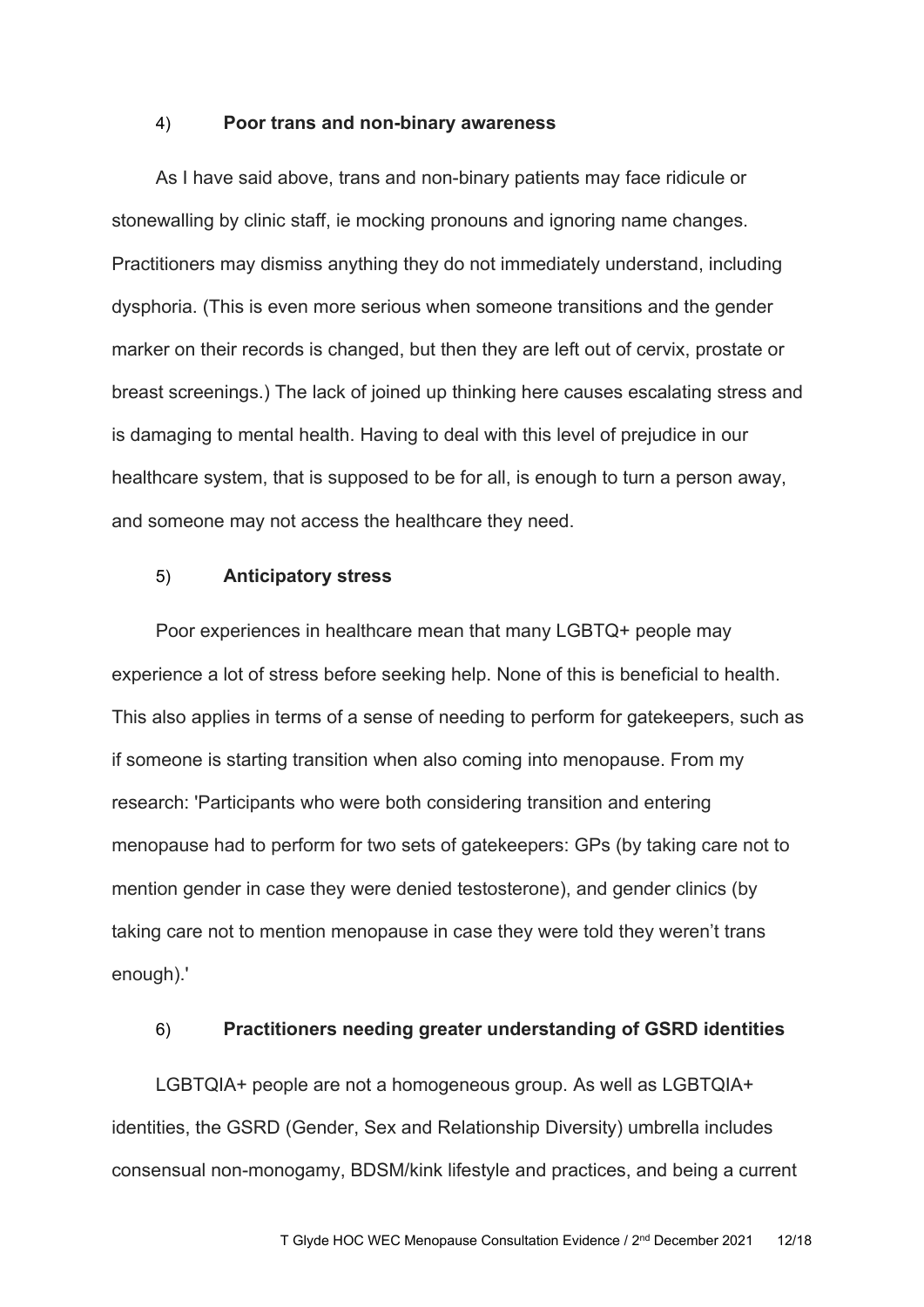or ex-sex worker. If healthcare practitioners do not understand this, the person may feel stigmatised and not mention these further aspects of their life.

### 7) **Inadequate explanation of hormones**

Sex hormones are treated in a very binary way. Few people realise that the ovaries produce testosterone, and the testes produce oestrogen.

Of course, 'It's your hormones dear' has been used to stigmatise and gaslight cisgender heterosexual women, so there may be an assumption that all patients feel the same. In fact supplemental hormones, for those who wish to, (or are able to), take them, are also seen as part of life and a way to feel, and appear, more congruent. Non-binary people, for example, may microdose testosterone rather than take a full dose. There needs to be far more joined up thinking about how oestrogen, progesterone and testosterone, exogenous and endogenous, interact with the body and with each other, and the best use of them for each individual patient across the board.

Education is poor to the point that a transmasculine or non-binary person may be experiencing, for example, Genitourinary Symptoms of Menopause (GSM; previously known as 'vaginal atrophy'), but fear using topical oestrogen in case it feminises them. People are suffering in silence and education is needed.

Someone AFAB (Assigned female at birth) transitioning by taking oestrogen blockers and testosterone will be in the position of going into puberty and menopause at the same time. Again, this needs to be named and understood.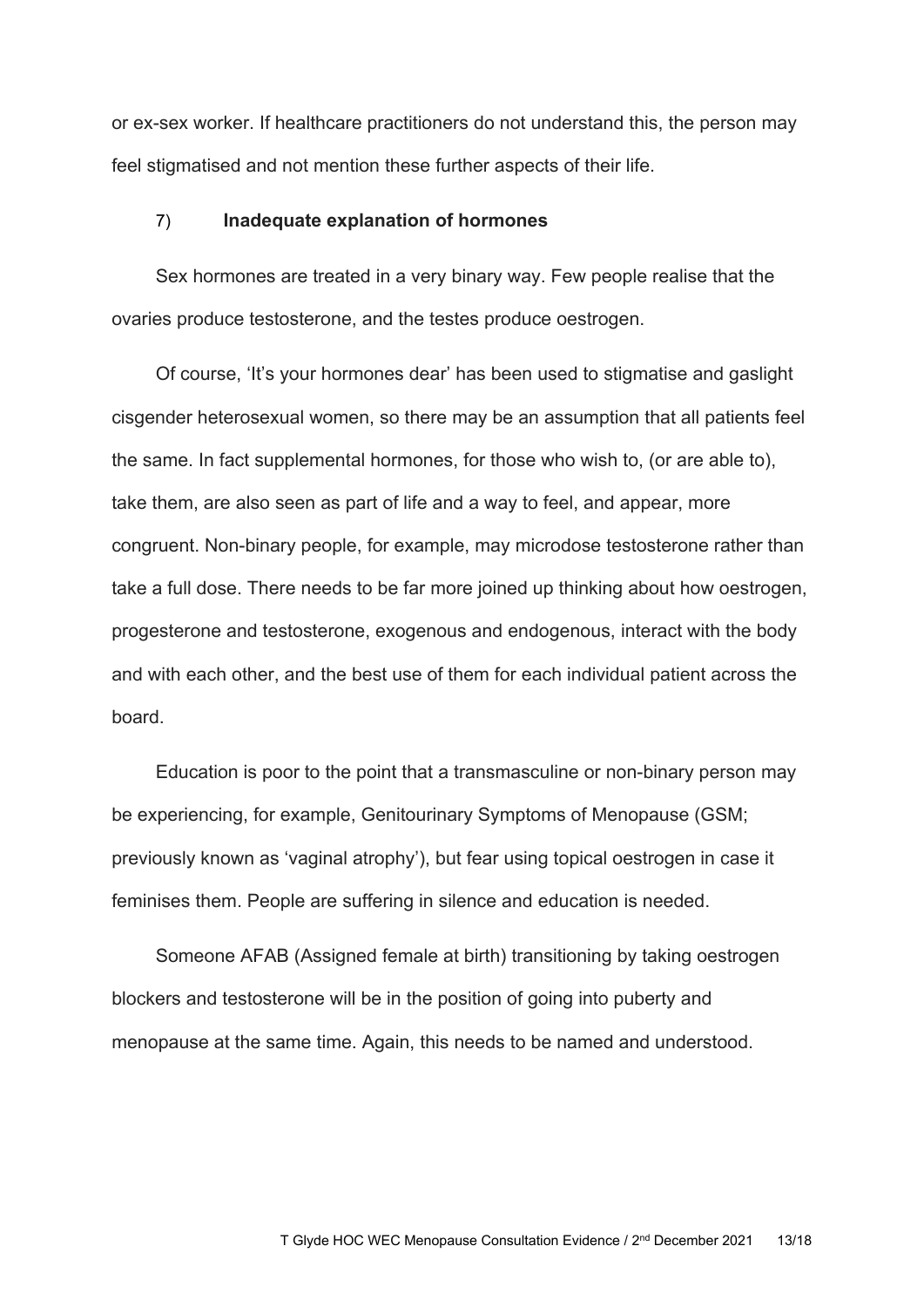*5. What do you think are the three most important things that employers can do to support their LGBT+ employees going through menopause?*

### 1) **Listen to the needs of LGBTQIA+ menopausal employees.**

Believe them when they ask for what they need. As with all menopausal people, someone may need to use the toilet more often, (whether due to heavy bleeding or Genitourinary Symptoms of Menopause) or open a window or have a fan. They may need more time to respond to things due to brain fog. Menopause may be bringing many contradictory feelings, both relief at the end of menstruation, whether it has already occurred or not – but also grief for many reasons.

Menopause, and the discussion of it, may bring a reminder of a 'feminine' aspect of a person that is hard to experience. Make sure that if someone needs to take regular breaks, or time off, due to menopause side effects, (and exogenous hormone increase/reduction side effects as part of transition or because of preparing for surgeryxi) that this is not used against them. Ditto ageism, and people in middle age and older having menopause used as an excuse to start edging them out of the company, whether in a white or blue collar position.

### 2) **Accept that it is not just women who experience menopause.**

Ensure that the workplace understands the full range of gender identities and expressions. Also names and pronouns. And not make assumptions about anyone based on how they look, or their name, or anything else. Employers can make it clear that discrimination around this (or anything else) will not be tolerated. This means that the education needs to start at the top, with the employers themselves.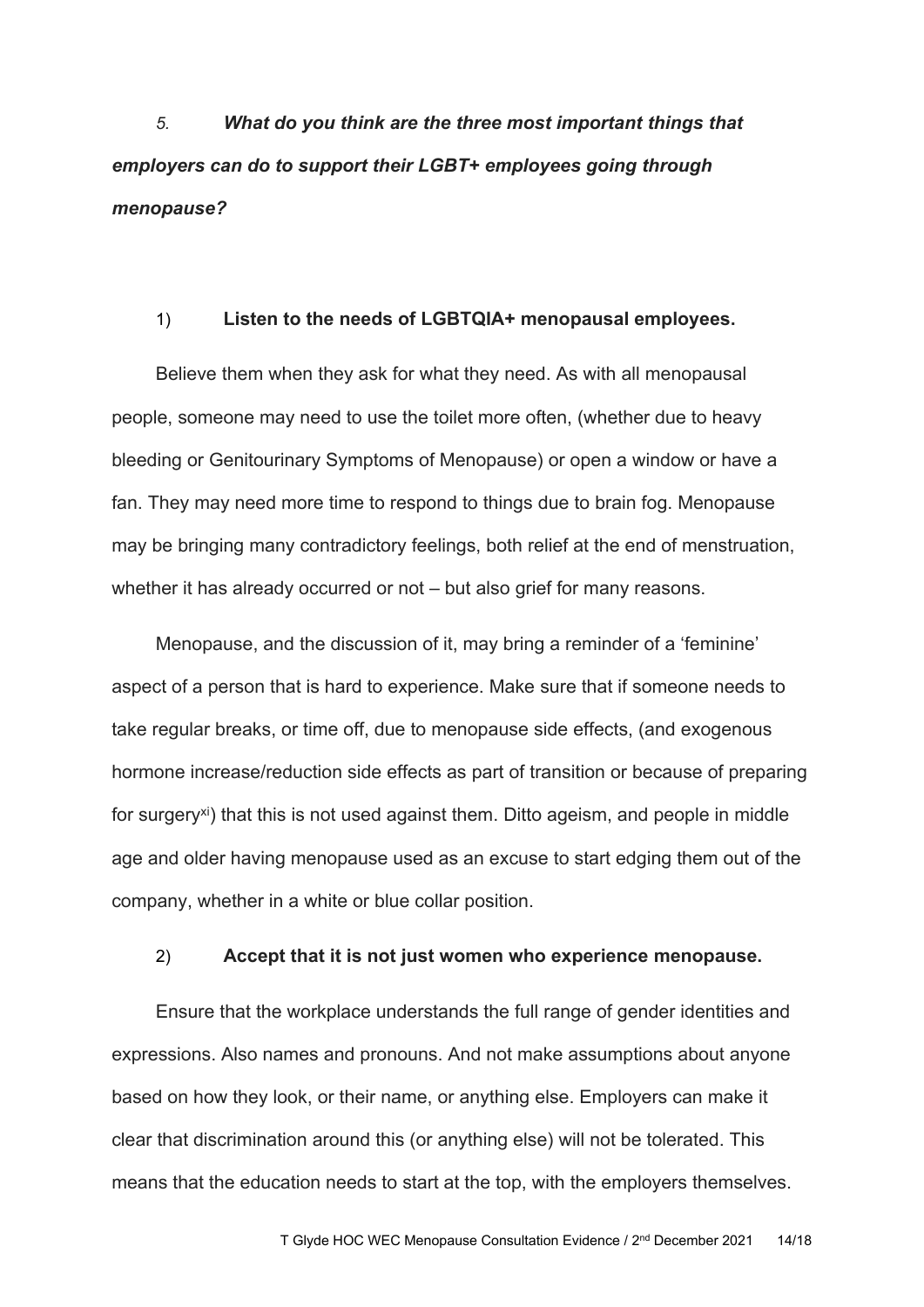Make sure any menopause information you provide is gender inclusive or gender neutral.

### 3) **Look at this group through an intersectional lens**

Reflect on what other difficulties may they be experiencing, such as minority stress and trauma, that will be exacerbated by menopause.

### **CONCLUSION**

I want to say that LGBTQIA+ menopausal people also have positive experiences when accessing healthcare. There is anecdotal evidence that parts of the medical world are starting to listen. However, until we have a level playing field on this, which we are very far from, it is necessary to point out where work needs to be done.

For anyone who feels there is a risk of erasing women's experiences by including everyone else, it's worth noting the parallels elsewhere. Age is a good example. Although the mainstream narrative around menopause is about middle age and ageing, in fact people as young as teenagers can go into menopause for health or surgical reasons. For them the 'tragic ageing' narrative may not feel relevant.

Ultimately, everyone's experiences should be named in order that they receive equal care. It is about making sure everyone is included who needs to be.

I welcome the Committee's interest in LGBTQIA+ experiences of menopause and I am very grateful for this opportunity to present my evidence.

### **Tania Glyde**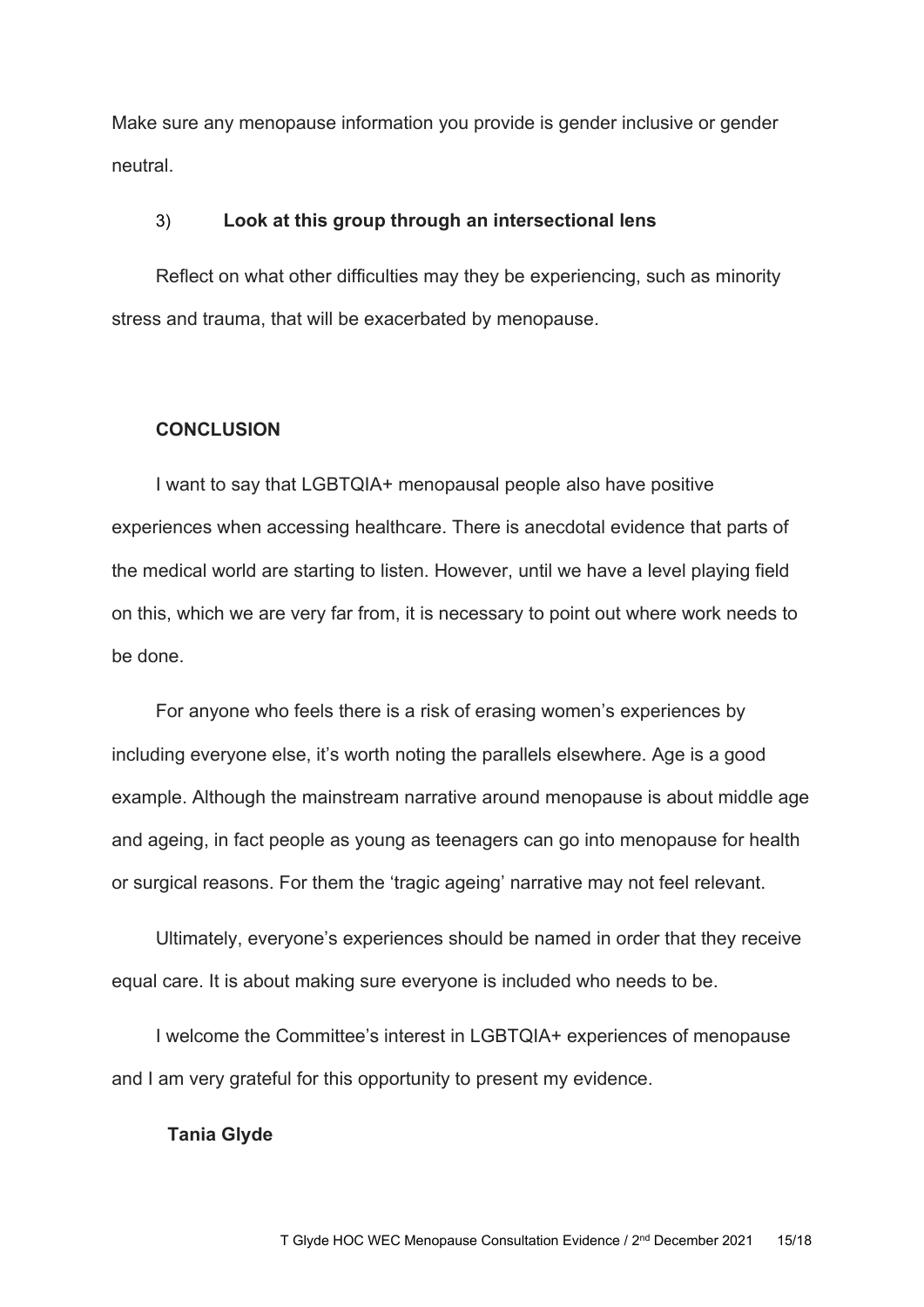i Glyde, T.L. (2021). How can therapists and other healthcare practitioners best support and validate their queer menopausal clients? *Sexual and Relationship Therapy.* (Full version supplied with this report.) *<https://doi.org/10.1080/14681994.2021.1881770>* Also available for download here:

<https://www.queermenopause.com/resources#IncM>

- ii Glyde, T.L. (2021). *Menopause – Agent of Queerness?* Video from AltSex
- NYC conference, 14 May 2021. https://www.youtube.com/watch?v=Sv8zrlo\_tn8
- iii Menopause Inclusion Collective. <https://www.menopausecollective.org/>

iv Corinna, H. (2021). *What Fresh Hell Is This? Perimenopause, Menopause, Other Indignities, and You.* London: Hachette.

v Leather, D.K. (2021) Humility and Humiliation. *DK Leather,* 25 November 2021.

<https://dkleather.wordpress.com/2021/11/25/humility-and-humiliation/>

vi Glyde, T.L. (2021). What is the Non-Binary experience of Menopause? *Queer Menopause,* 13 October 2021.

[https://www.queermenopause.com/blog/2021/10/9/what-is-the-non-binary](https://www.queermenopause.com/blog/2021/10/9/what-is-the-non-binary-)-[experience-of](https://www.queermenopause.com/blog/2021/10/9/what-is-the-non-binary-experience-of-menopause)[menopause](https://www.queermenopause.com/blog/2021/10/9/what-is-the-non-binary-experience-of-menopause)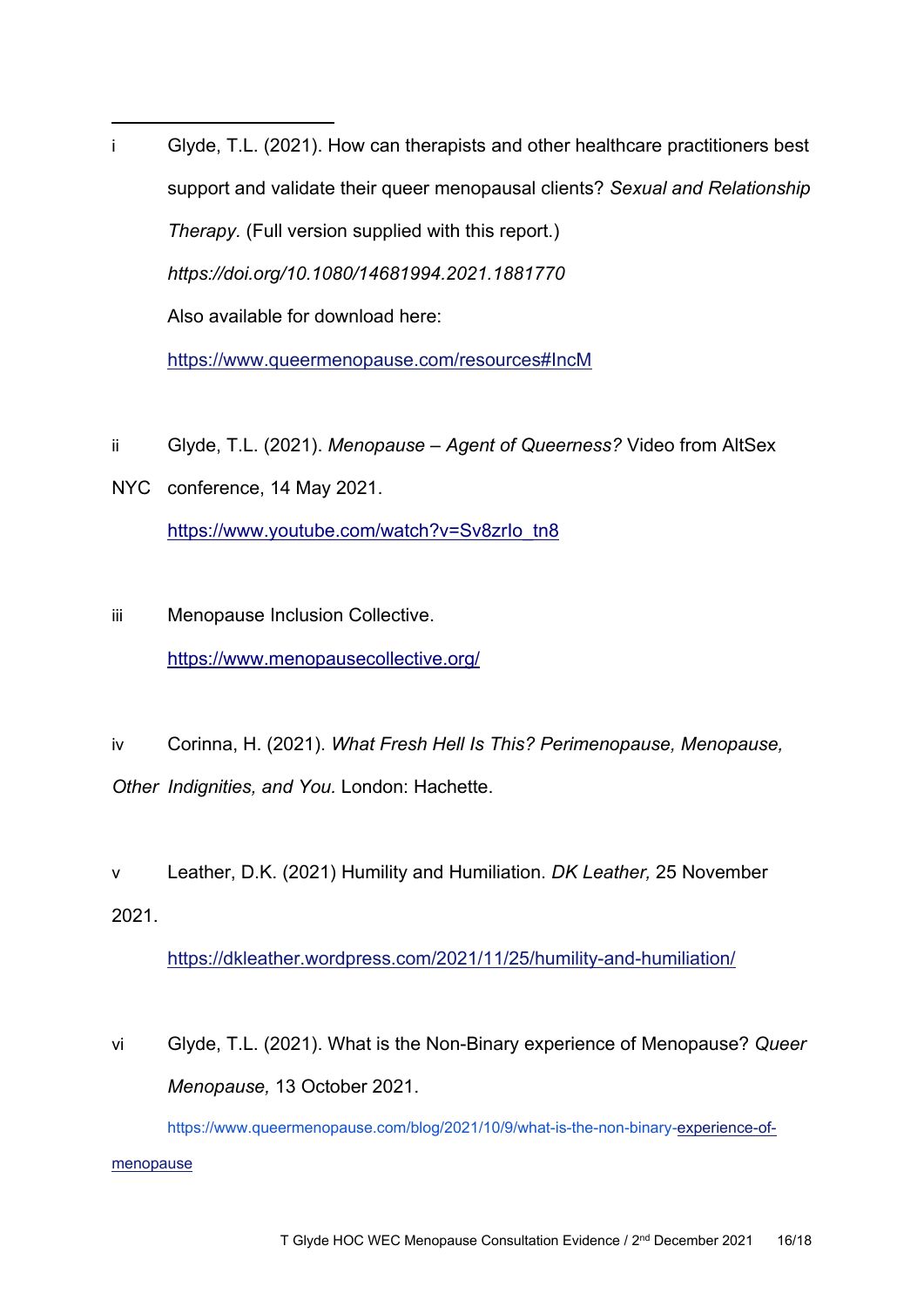- vii InterACT. (undated). 'FAQ: What is Intersex?' *InterACT Advocates.* https://interactadvocates.org/faq/
- viii Glyde, T.L. (2021). 'Dear Menopause Community.' *Queer Menopause,* 5 May 2021.

*<https://www.queermenopause.com/blog/2021/4/19/dear-menopause->*

*[community](https://www.queermenopause.com/blog/2021/4/19/dear-menopause-community)*

ix Rydstrom, K. (2020), 'Degendering Menstruation: Making Trans Menstruators Matter'. In Bobel C., Winkler I.T., Fahs B., et al., (eds), *The Palgrave Handbook of Critical Menstruation Studies [internet], 68.* Singapore: Palgrave MacMillan.

[https://doi.org/](https://doi.org/10.1007/978-981-15-0614-7_68)*10.1007/978-981-15-0614-7\_68*

<https://www.ncbi.nlm.nih.gov/books/NBK565621/>

- x Galop. (2021) Acephobia and anti-asexual hate crime. *Galop,* 2021. <https://galop.org.uk/resource/acephobia-and-anti-asexual-hate-crime/>
- xi Reese, R. (2020). How do hormonal changes affect the trans and non-binary community? *Henpicked,* 21 July 2021. [https://menopauseintheworkplace.co.uk/articles/how-do-hormonal-changes](https://menopauseintheworkplace.co.uk/articles/how-do-hormonal-changes-affect-the-trans-and-non-binary-community/)[affect-](https://menopauseintheworkplace.co.uk/articles/how-do-hormonal-changes-affect-the-trans-and-non-binary-community/) [the-trans-and-non-binary-community/](https://menopauseintheworkplace.co.uk/articles/how-do-hormonal-changes-affect-the-trans-and-non-binary-community/)